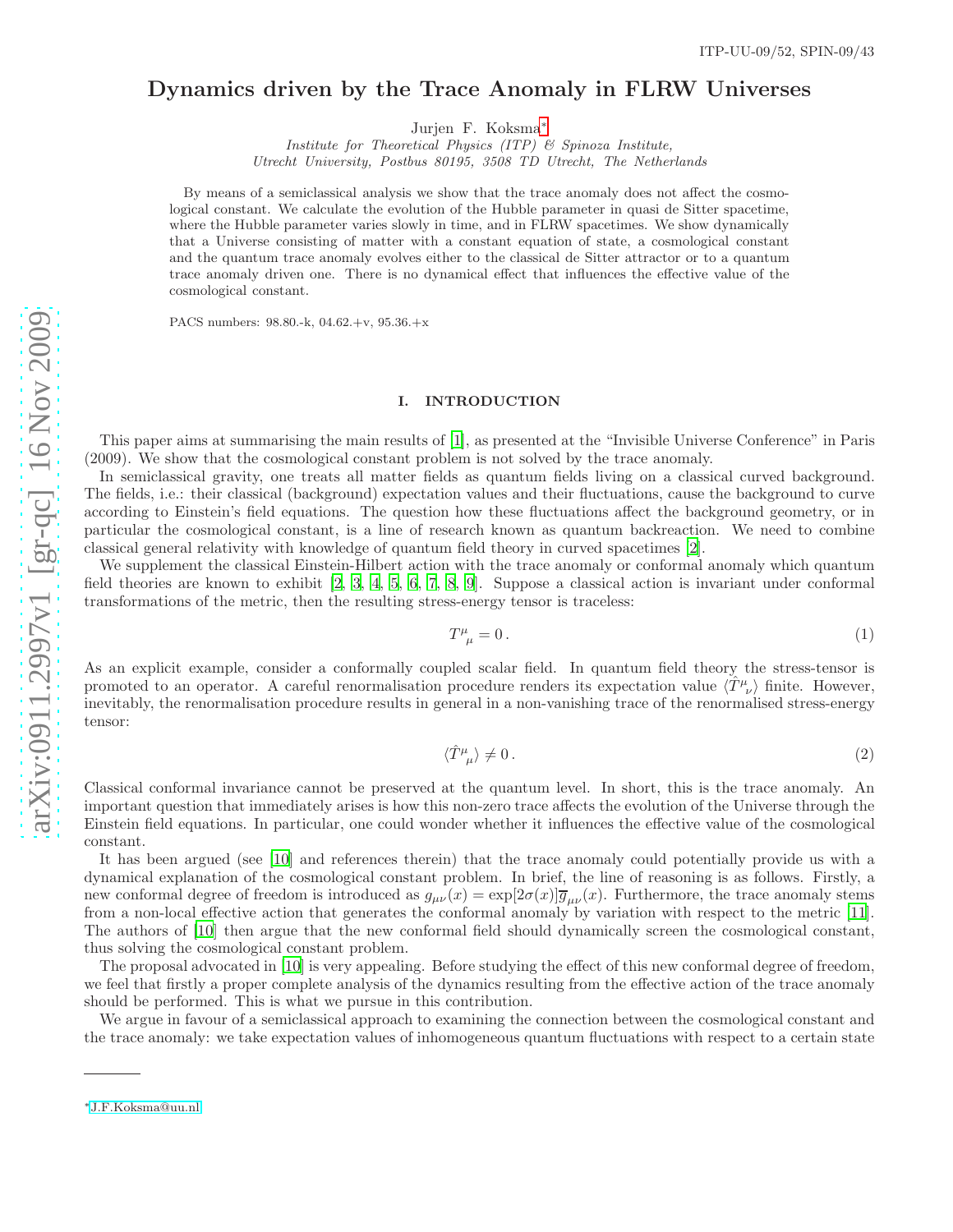to study its effect on the background spacetime. Phase transitions aside, quantum fluctuations affect the background homogenously. Moreover, in accordance with the Cosmological Principle, inhomogeneous fluctuations of the metric tensor and in particular of the conformal part of the metric tensor are observed to be small at the largest scales, comparable to the Hubble radius (and expected to be small also in the early Universe). We do not consider a new, conformal degree of freedom. Hence, we do certainly not exclude any possible effect this (inhomogeneous) conformal degree of freedom might have on the cosmological constant. However, it is plausible that in order to address the link between the cosmological constant and the trace anomaly, a semiclassical analysis suffices.

A final note is in order regarding an application of the conformal anomaly: trace anomaly induced inflation. In the absence of a cosmological constant, the trace anomaly could provide us with an effective cosmological constant [\[12,](#page-5-11) [13,](#page-5-12) [14](#page-5-13), [15](#page-5-14), [16,](#page-5-15) [17,](#page-5-16) [18](#page-5-17)]. If one includes a cosmological constant, the theory of anomaly induced inflation is plagued by instabilities, which we will also come to address. Improving on e.g. [\[14](#page-5-13), [19\]](#page-5-18), we incorporate matter with a constant equation of state in the Einstein field equations.

#### II. THE DYNAMICS DRIVEN BY THE TRACE ANOMALY

The trace anomaly or the conformal anomaly in four dimensions is in general curved spacetimes given by [\[2,](#page-5-1) [3,](#page-5-2) [10\]](#page-5-9):

<span id="page-1-0"></span>
$$
T_{\mathcal{Q}} \equiv \left\langle \hat{T}^{\mu}_{\ \mu} \right\rangle = bF + b'\left(E - \frac{2}{3}\Box R\right) + b''\Box R\,,\tag{3}
$$

where:

$$
E \equiv {}^{*}R_{\mu\nu\kappa\lambda} {}^{*}R^{\mu\nu\kappa\lambda} = R_{\mu\nu\kappa\lambda}R^{\mu\nu\kappa\lambda} - 4R_{\mu\nu}R^{\mu\nu} + R^{2}
$$
\n(4a)

$$
F \equiv C_{\mu\nu\kappa\lambda} C^{\mu\nu\kappa\lambda} = R_{\mu\nu\kappa\lambda} R^{\mu\nu\kappa\lambda} - 2R_{\mu\nu} R^{\mu\nu} + \frac{1}{3} R^2, \qquad (4b)
$$

where as usual  $R_{\mu\nu\kappa\lambda}$  is the Riemann curvature tensor,  ${}^*R_{\mu\nu\kappa\lambda} = \varepsilon_{\mu\nu\alpha\beta} R^{\alpha\beta}{}_{\kappa\lambda}/2$  its dual,  $C_{\mu\nu\kappa\lambda}$  the Weyl tensor and  $R_{\mu\nu}$  and R the Ricci tensor and scalar, respectively. The Gauss-Bonnet invariant is denoted by E. The general expression for the trace anomaly can also contain additional contributions if the massless conformal field is coupled to other long range gauge fields (see e.g. [\[2\]](#page-5-1)). Finally, the parameters b, b' and b'' appearing in [\(3\)](#page-1-0), dimensionless quantities multiplied by  $\hbar$ , are determined by the (matter) degrees of freedom in a theory as follows:

<span id="page-1-3"></span>
$$
b = \frac{1}{120(4\pi)^2} (N_S + 6N_F + 12N_V)
$$
\n(5a)

$$
b' = -\frac{1}{360(4\pi)^2} \left( N_S + \frac{11}{2} N_F + 62N_V \right), \tag{5b}
$$

where  $N_S$ ,  $N_F$  and  $N_V$  denote the number of fields of spin 0, 1/2 and 1 respectively  $(\hbar = 1)$ . It turns out that the coefficient  $b''$  is regularisation dependent and is therefore not considered to be part of the true conformal anomaly. We take this into account by allowing  $b''$  to vary.

Let us clearly state the assumptions we use to solve for the dynamics that is driven by the conformal anomaly. Firstly, we specialise to flat Friedmann-Lemaître-Robertson-Walker or FLRW spacetimes in which the metric is given by  $g_{\alpha\beta} = \text{diag}(-1, a^2(t), a^2(t), a^2(t))$  where  $a(t)$  is the scale factor of the Universe in cosmic time t. As usual,  $H = \dot{a}/a$ is the Hubble parameter. We consider a Universe in the presence of a) a non-zero cosmological constant, b) the trace anomaly as a contribution to the quantum stress-energy tensor and c) classical matter with constant equation of state  $\rho_M = \omega p_M$ , where  $\omega > -1$ . Thirdly, we use covariant stress-energy conservation and assume a perfect fluid form for the quantum density  $\rho_{\rm Q}$  and quantum pressure  $p_{\rm Q}$  contributing to the trace anomaly:

$$
T^{\mu}_{\ \nu, \mathbf{Q}} = (-\rho_{\mathbf{Q}}, p_{\mathbf{Q}}, p_{\mathbf{Q}}, p_{\mathbf{Q}}). \tag{6}
$$

The relevant differential equation governing the dynamics driven by the trace anomaly, derived from the Einstein field equations is [\[1](#page-5-0)]:

<span id="page-1-1"></span>
$$
9(1+\omega)H^{2}(t) + 6\dot{H}(t) - 3(1+\omega)\Lambda = -8\pi G\left[T_{Q} + (1-3\omega)\rho_{Q}\right].
$$
\n(7)

Here, the trace anomaly in FLRW spacetimes reads:

<span id="page-1-2"></span>
$$
T_{\mathcal{Q}} = 4b'\left\{\dddot{H} + 7\ddot{H}H + 4\dot{H}^2 + 18\dot{H}H^2 + 6H^4\right\} - 6b''\left\{\dddot{H} + 7\ddot{H}H + 4\dot{H}^2 + 12\dot{H}H^2\right\}.
$$
 (8)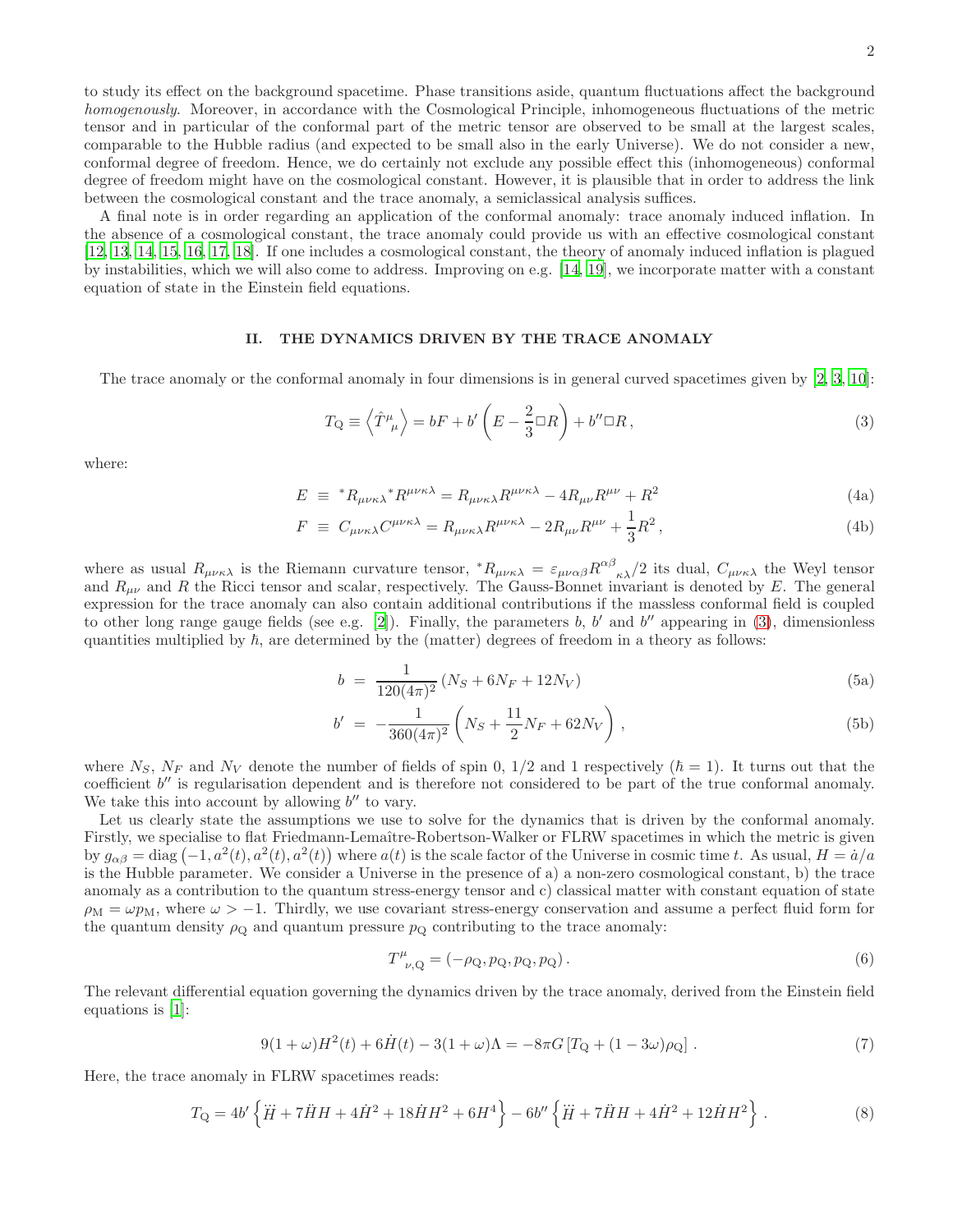The quantum density contributing to  $(7)$  is given by (also see [\[13,](#page-5-12) [20\]](#page-5-19) for details):

<span id="page-2-0"></span>
$$
\rho_{\mathcal{Q}} = 2b' \left[ -2\ddot{H}H + \dot{H}^2 - 6\dot{H}H^2 - 3H^4 \right] + 3b'' \left[ 2\ddot{H}H - \dot{H}^2 + 6\dot{H}H^2 \right].
$$
 (9)

To capture the leading order dynamics we work in quasi de Sitter spacetime where  $H(t)$  depends only mildly on time:

$$
\epsilon \equiv -\frac{\dot{H}}{H^2} = \text{constant} \ll 1,\tag{10}
$$

i.e.: we assume that  $\epsilon$  is both small and time independent. This truncates the trace anomaly [\(8\)](#page-1-2) up to terms linear in  $\dot{H}$ :

<span id="page-2-1"></span>
$$
T_{\mathcal{Q}} = 24b' \left\{ 3\dot{H}H^2 + H^4 \right\} - 72b'' \dot{H}H^2.
$$
 (11)

The expression for the quantum density [\(9\)](#page-2-0) reduces to:

<span id="page-2-2"></span>
$$
\rho_{\mathcal{Q}} = -6b' \left[ 2\dot{H}H^2 + H^4 \right] + 18b'' \dot{H}H^2.
$$
\n(12)

We will examine both the exact forms  $(8)$  and  $(9)$  in general FLRW spacetimes and their truncated versions  $(11)$  and [\(12\)](#page-2-2) in quasi de Sitter spacetime. Recall that we should allow the b'' parameter to vary. Note that when  $b'' = 2b'/3$ the truncated versions are exact.

Truncating the expression for the trace anomaly is motivated by the following realisation. Generally, higher derivative contributions in an equation of motion have the tendency to destabilise a system unless the initial conditions are highly fine-tuned. Formally, this is known as the theorem of Ostrogradsky and its relevance to Cosmology is outlined, for example, in [\[21](#page-5-20)].

In the literature (see e.g. [\[17\]](#page-5-16)), one only has considered a Universe with radiation, a cosmological term and the trace anomaly (radiation does not contribute classically to the trace of the Einstein field equations). We incorporate matter with constant equation of state parameter  $\omega$ .

Independently on whether one truncates the expressions for the anomalous trace or quantum density, one can straightforwardly solve for the asymptotes of [\(7\)](#page-1-1):

<span id="page-2-3"></span>
$$
\left(H_0^{\text{C,A}}\right)^2 = \frac{-1 \pm \sqrt{1 + 64\pi Gb'\Lambda/3}}{32\pi Gb'}.
$$
\n(13)

Here,  $H_0^C$  turns out to be the classical de Sitter attractor, whereas  $H_0^A$  is a new, quantum anomaly driven attractor. Note from equation [\(5b\)](#page-1-3) that  $b' < 0$ . We can write the above expression in a somewhat more convenient form by defining the dimensionless parameter  $\lambda$ :

$$
\lambda = \frac{G\Lambda}{3},\tag{14}
$$

that sets the scale for the cosmological constant  $\Lambda$ . We expand [\(13\)](#page-2-3) as  $\lambda \ll 1$ , finding<sup>1</sup>:

<span id="page-2-4"></span>
$$
H_0^{\rm C} = \sqrt{\frac{\Lambda}{3}} \left[ 1 - 8\pi b' \lambda \right] \tag{15a}
$$

$$
H_0^{\rm A} = \sqrt{\frac{-1}{16\pi G b'} - \frac{\Lambda}{3}}.
$$
\n(15b)

In the absence of a cosmological constant, the trace anomaly can thus provide us with an inflationary scenario which has already been appreciated by [\[12,](#page-5-11) [13,](#page-5-12) [16\]](#page-5-15). Finally, note these asymptotes are independent of b''.

 $1$  Note the nomenclature in the literature is somewhat misleading. Rather than calling [\(15a\)](#page-2-4) the classical de Sitter attractor, it would be more natural to denote it with the quantum corrected classical attractor. Hence, the quantum attractor [\(15b\)](#page-2-4) should preferably be denoted by anomaly driven attractor or Planck scale attractor. We will nevertheless adopt the nomenclature existing in the literature.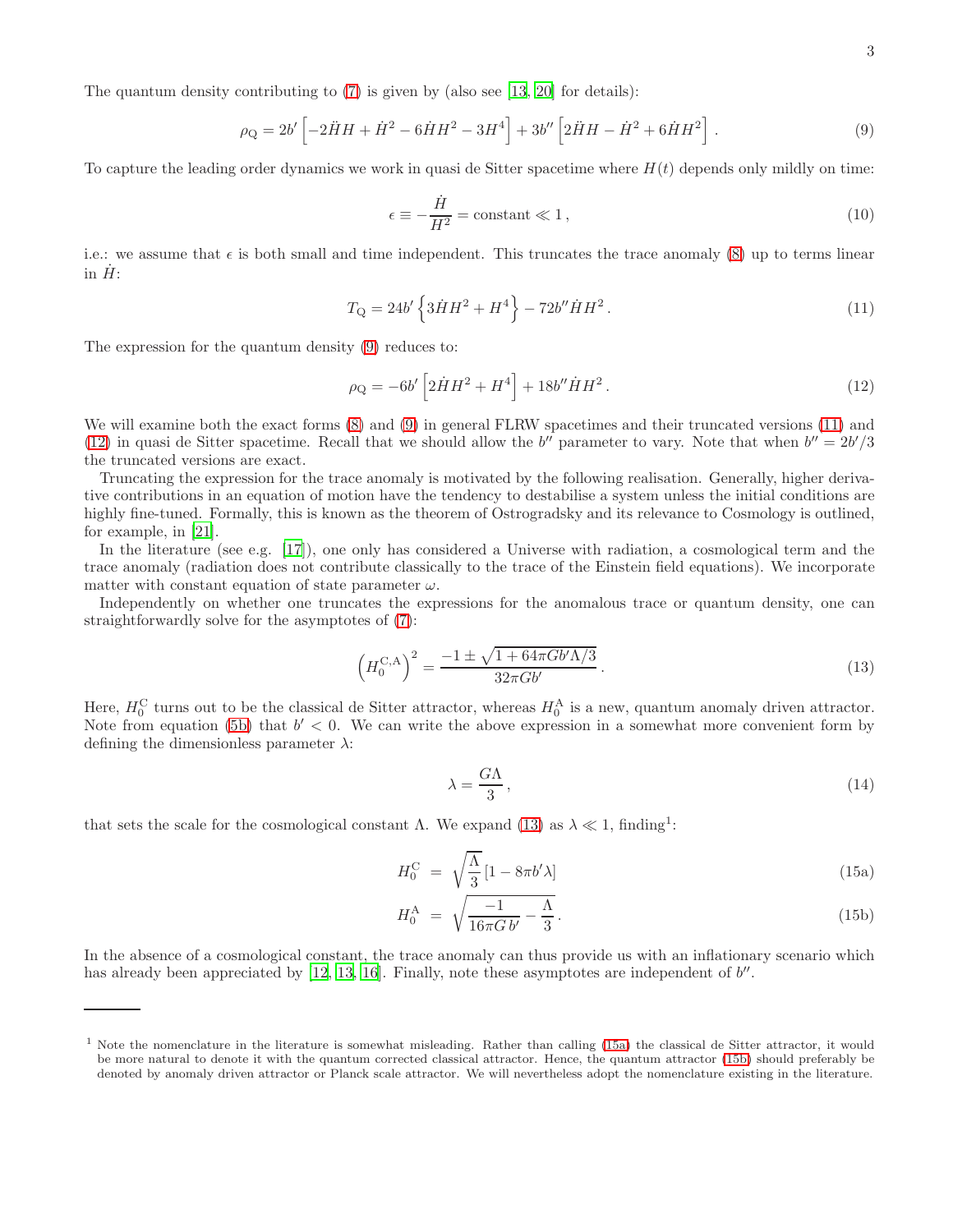

<span id="page-3-0"></span>*Figure 1: Left plot: dynamics of the Hubble parameter in quasi de Sitter spacetime with a non-zero cosmological constant, the trace anomaly and matter*  $\omega = 0$ . Depending on the initial conditions,  $H(t)$  evolves to either the classical de Sitter or the *quantum anomaly driven attractor.* We have used  $\lambda = 1/50$ ,  $b' = -0.015$  (Standard Model value) and  $b'' = 0$ . *Right plot: instability of the quantum anomaly driven attractor in quasi de Sitter spacetimes. We have used*  $\lambda = 1/50$ ,  $\omega = 1/3$ ,  $b'' = 7b'/6 < 5b'/6.$ 

### III. THE TRACE ANOMALY IN QUASI DE SITTER SPACETIME

In this section we work in quasi de Sitter spacetime, where we treat  $\epsilon$  as a small and time independent constant which allows us to neglect higher order derivative contributions, motivated by the theorem of Ostrogradsky [\[21\]](#page-5-20).

We have to distinguish two cases separately. In the spirit of  $[10]$ , the numerical value of the parameter  $b''$  occurring in the trace anomaly is not fixed and we therefore allow it to take different values. First, we consider an unrestricted value of b'', but where  $b'' \neq 2b'/3$ , and secondly we set  $b'' = 2b'/3$ .

#### A. Case I: unrestricted value of  $b''$

We thus insert the truncated expression for the trace anomaly [\(11\)](#page-2-1) and the quantum density [\(12\)](#page-2-2) into the Einstein field equation [\(7\)](#page-1-1). This differential equation can be solved exactly:

<span id="page-3-1"></span>
$$
t - t' = \frac{1}{-48\pi Gb'(1+\omega)\left\{(H_0^{\text{A}})^2 - (H_0^{\text{C}})^2\right\}} \left[ -\frac{1 + \frac{1}{2}\alpha(H_0^{\text{A}})^2}{H_0^{\text{A}}} \left\{ \log\left(\frac{H(t) + H_0^{\text{A}}}{H(t) - H_0^{\text{A}}}\right) - \log\left(\frac{H(t') + H_0^{\text{A}}}{H(t') - H_0^{\text{A}}}\right) \right\} \right] (16) + \frac{1 + \frac{1}{2}\alpha(H_0^{\text{C}})^2}{H_0^{\text{C}}} \left\{ \log\left(\frac{H(t) + H_0^{\text{C}}}{H(t) - H_0^{\text{C}}}\right) - \log\left(\frac{H(t') + H_0^{\text{C}}}{H(t') - H_0^{\text{C}}}\right) \right\} \right].
$$

In the left plot of figure [1,](#page-3-0) we numerically calculate the dynamics of the Hubble parameter for various initial conditions. The two asymptotes divide this graph into three distinct regions that are not connected for finite time evolution. The region bounded by the two asymptotes contains initial conditions for  $H(t)$  such that  $H(t)$  grows for late times towards  $H_0^{\text{A}}$  and initial conditions such that  $H(t)$  asymptotes to the de Sitter attractor  $H_0^{\text{C}}$ , separated by a branching point [\[1\]](#page-5-0):

$$
H_{\rm BP} = \frac{1}{\sqrt{8\pi G \{9(1+\omega)b'' - 2(5+3\omega)b'\}}}.
$$
\n(17)

Using the analytical solution [\(16\)](#page-3-1), we can study the stability of the late time attractors. The quantum anomaly driven attractor is stable, whenever the following inequality is satisfied:

$$
b'' > \frac{2}{9}b' \frac{4 + 3\omega + 16\pi\lambda b'(5 + 3\omega)}{(1 + \omega)(1 + 16\pi\lambda b')}.
$$
\n(18)

In the right plot of figure [1,](#page-3-0) we numerically calculate the evolution of the Hubble parameter in a radiation dominated Universe when this inequality is not satisfied. We used  $b'' = 7b'/6 < 5b'/6$ . For initial conditions above  $H_0^{\text{A}}$ , the Hubble parameter increases to even higher energies, whereas for initial conditions below the quantum attractor, the Hubble parameter evolves towards the classical attractor. The low energy limit reveals less surprising behaviour: the classical de Sitter attractor is always stable.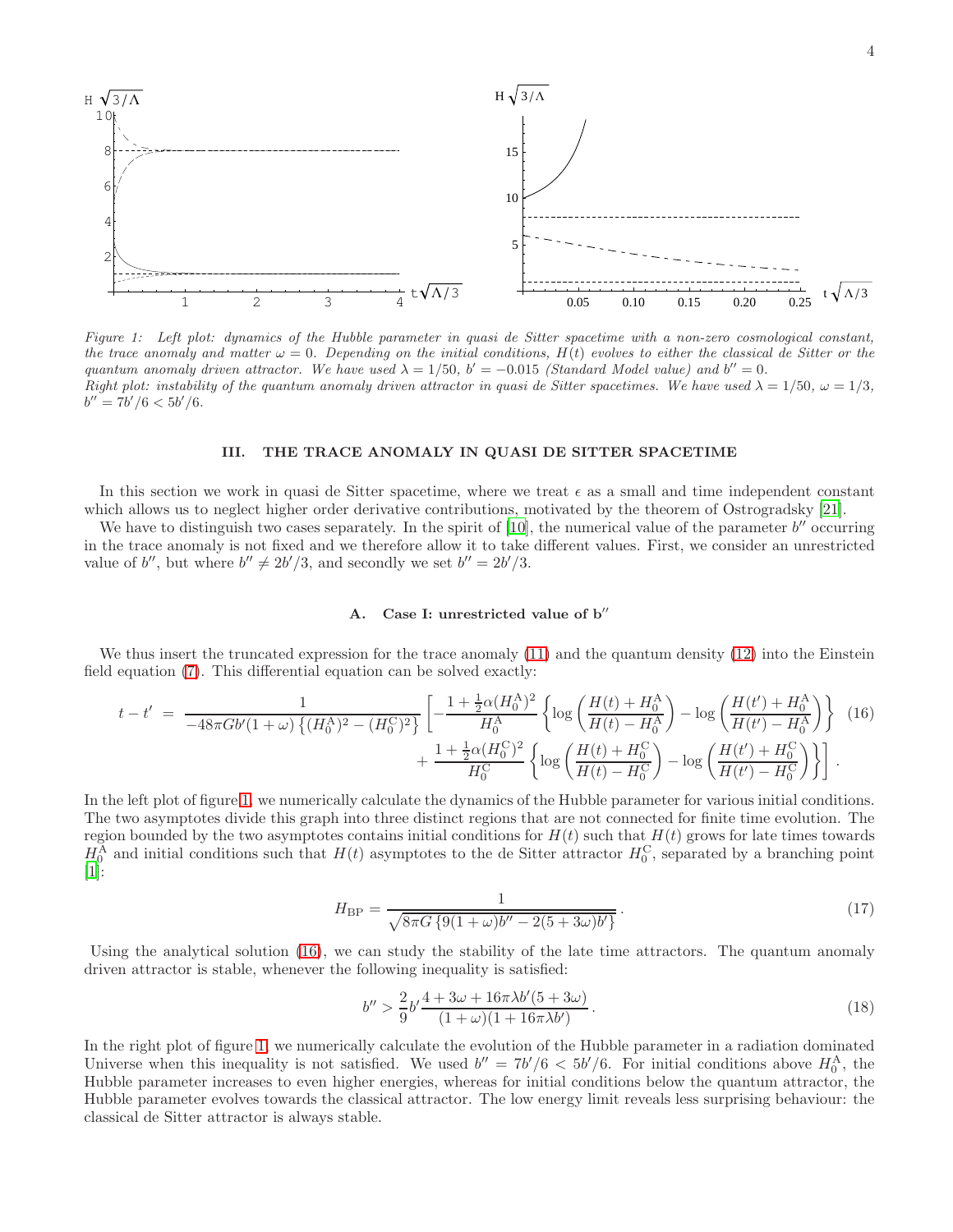

<span id="page-4-0"></span>*Figure 2:* Left plot: dynamics of the Hubble parameter taking the full trace anomaly into account. We took  $b'' = 0$  such that  $b'' - 2b'/3 > 0$  yielding an unstable classical attractor. We have used  $\omega = 0$ ,  $\lambda = 1/50$ ,  $b' = -0.015$  *(Standard Model value)*.  $Right\ plot\ \cdot\ \ dy\nnamics\ of\ the\ Hubble\ parameter\ taking\ the\ full\ trace\ anomaly\ into\ account\ \cdot\ We\ took\ b^{\prime\prime} = b^\prime\ such\ that\ b^{\prime\prime} - 2b^\prime/3 < 0$ *yielding a stable classical attractor (the other parameters have not changed). Clearly, the classical attractor is under-damped,*  $r$ *esulting in various oscillations around*  $H_0^C$ .

# **B.** Case II:  $b'' = 2b'/3$

As indicated earlier, we must consider the case when  $b'' = 2b'/3$  separately because in this particular case the total coefficient in front of the  $\Box R$  contribution to the trace anomaly vanishes. All higher derivative contributions precisely cancel and also the  $\dot{H}^2$  contribution happens to cancel, such that we find ourselves immediately situated in quasi de Sitter spacetime. Albeit a simple case, we do take the full trace anomaly into account.

The analytic solution obtained in [\(16\)](#page-3-1) still applies and moreover, it becomes exact. Most important, the features of the left plot of figure [1,](#page-3-0) e.g.: two stable attractors and the occurrence of a branching point, do not change.

#### IV. THE TRACE ANOMALY IN FLRW SPACETIMES

We turn our attention to solving the full trace equation [\(7\)](#page-1-1), where we truncate the expression neither for the anomalous trace [\(8\)](#page-1-2) nor for the quantum density [\(9\)](#page-2-0). Before turning to numerical methods, let us summarise what we can learn from analytically studying the stability behaviour of the late time attractors. Let us consider small perturbations  $\delta H(t)$  around the two asymptotes and insert:

$$
H(t) = H_0^{\text{C,A}} + \delta H(t),\qquad(19)
$$

in equation [\(7\)](#page-1-1), where  $H_0^{C,A}$  can either denote the classical or the quantum attractor. If we make the ansatz  $\delta H(t)$  $c \exp[\xi t]$ , we can solve the linearised characteristic equation for the eigenvalues  $\xi$ . Clearly, Re( $\xi$ ) < 0 ensures the stability of an attractor. This yields:

If 
$$
b'' - 2b'/3 > 0
$$
, then  $\begin{cases} Classical attractor unstable \\ Quantum attractor stable \end{cases}$  (20a)

If 
$$
b'' - 2b'/3 < 0
$$
, then  $\begin{cases} Classical attractor stable \\ Quantum attractor unstable \end{cases}$  (20b)

Surprisingly, the stability analysis does not depend on the equation of state  $\omega$ . This calculation thus proves the statements about stability made in e.g. [\[14](#page-5-13)] using the Routh-Hurwitz method. Our proof is more general because we include a constant, but otherwise arbitrary, equation of state parameter  $\omega > -1$ . Moreover, while the Routh-Hurwitz method can only guarantee stability of a solution (when certain determinants are all strictly positive), it does not tell anything about instability [\[14](#page-5-13)]. Furthermore appreciate that the singular point in this analysis,  $b'' - 2b'/3 = 0$ , immediately directs us to the quasi de Sitter spacetime analysis performed in the previous section, where all higher derivative contributions precisely cancel rendering both attractors stable.

Let us compare the two plots in figure [2.](#page-4-0) In the left plot, we used  $b'' = 0$  such that  $b'' - 2b'/3 > 0$ , yielding an unstable classical attractor. However, if  $H(0) \leq H_0^{\text{C}}$  the quantum anomaly driven asymptote is not an attractor and the Hubble parameter runs away to negative infinity. In the right plot, we set  $b'' = b'$  such that  $b'' - 2b'/3 < 0$